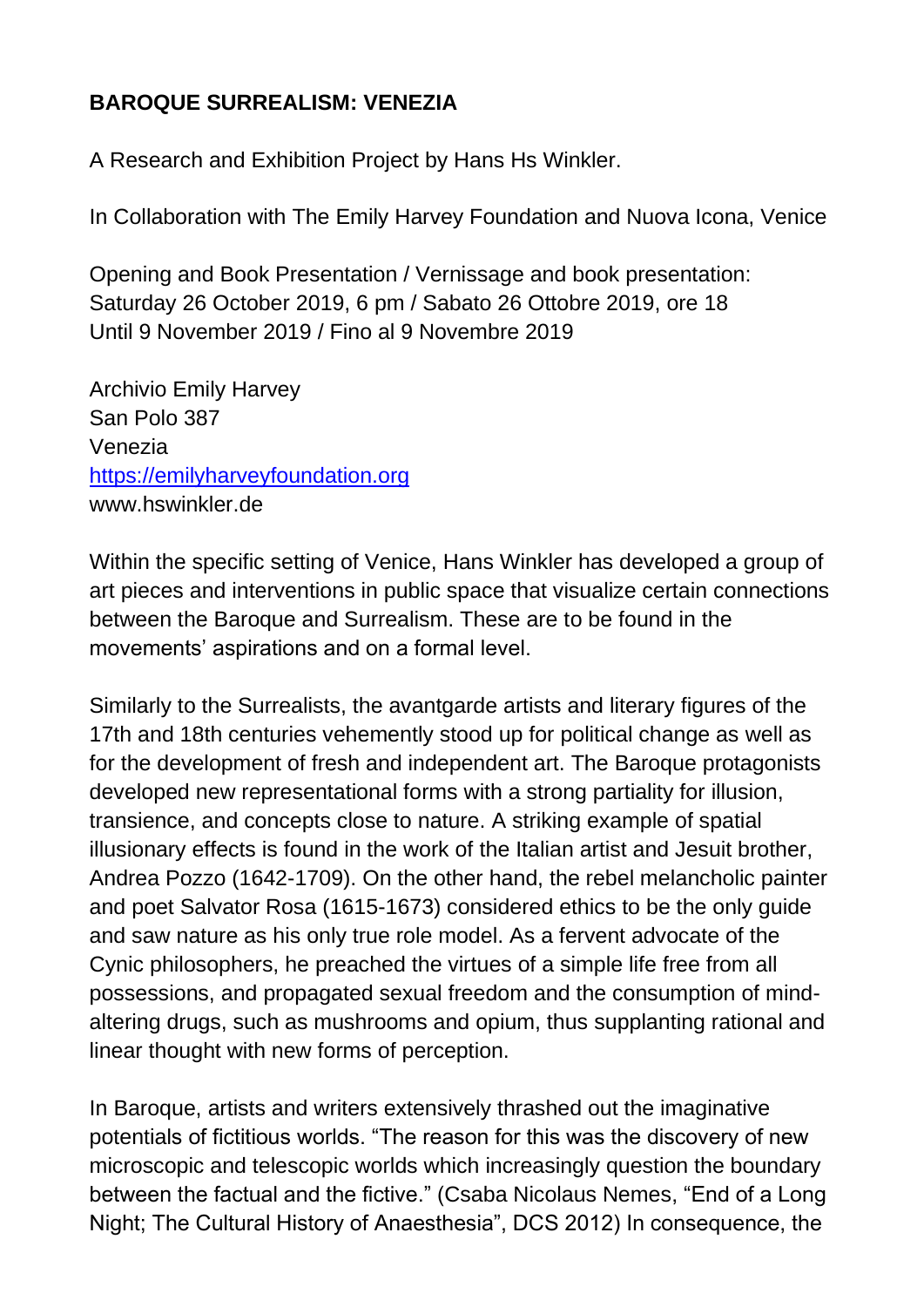moon comes into fiction and in 1634 Johannes Kepler's posthumous Utopian novel "Somnium" deals with a journey to the moon, its geography and its inhabitants, and the movement of the planets in our solar system. Kepler's spacemen are given opium to send them to sleep and save their bodies from being torn apart by the forces they are exposed to at start off.

A further remarkable fantasy novel is the prose satire "Simplicius Simplicissimus" published in 1668 by Hans Jakob Christoffel von Grimmelshausen. The book which is regarded today as being one of the most influential works of Baroque prose was considered to be without order, and a strange hybrid lacking tradition. Through the instruments of satire and caricature, the author reflected the social upheaval of the times and revealed the influence of opium.

Around 1600, the development of mankind started running more rapidly than ever before. Magellan was the first person to circumnavigate the earth and triggered among other things a "scientific revolution" and a burning interest in the discovery of the world. This led to a loss of power of the absolute supremacy of religious world views. For the first time, trade spread across all the seas and continents, and European ships sailed the oceans, establishing a thriving exchange with the markets of Eastern Asia… and, according to Howard Haggard ("Devils, Drugs and Doctors", New York 1926), the spice trade was in reality the drug trafficking trade. Trade with opium was actually under the control of Venice, the lagoon city being at the epicenter of European trading. All over Europe, opium was highly estimated and widely used as a universal remedy for all kinds of ailments. Opium was also a component of Theriaca fina in Venezia or Venice Treacle.

According to Walter Benjamin, the intention of Surrealism is to put an end to the autonomy of bourgeois art and its alienation from life practice. Through the collective practice of automatic writing, the movement questions the concept of the autonomous creative subject. This brought with it the exploration of the new world: the confrontation with psychoanalysis. André Breton, the most important theorist of Surrealism, worked for a few years in a psychiatric institution, and studied in detail the writings of C. G. Jung and Sigmund Freud, whom he visited in Vienna in 1921. It was foremost the Surrealists who experimented "with the consciousness-expanding or consciousness-changing drugs, in addition to intoxication and ecstasy, to explore the boundaries of toxic effects in self-experimentation" (André Breton).